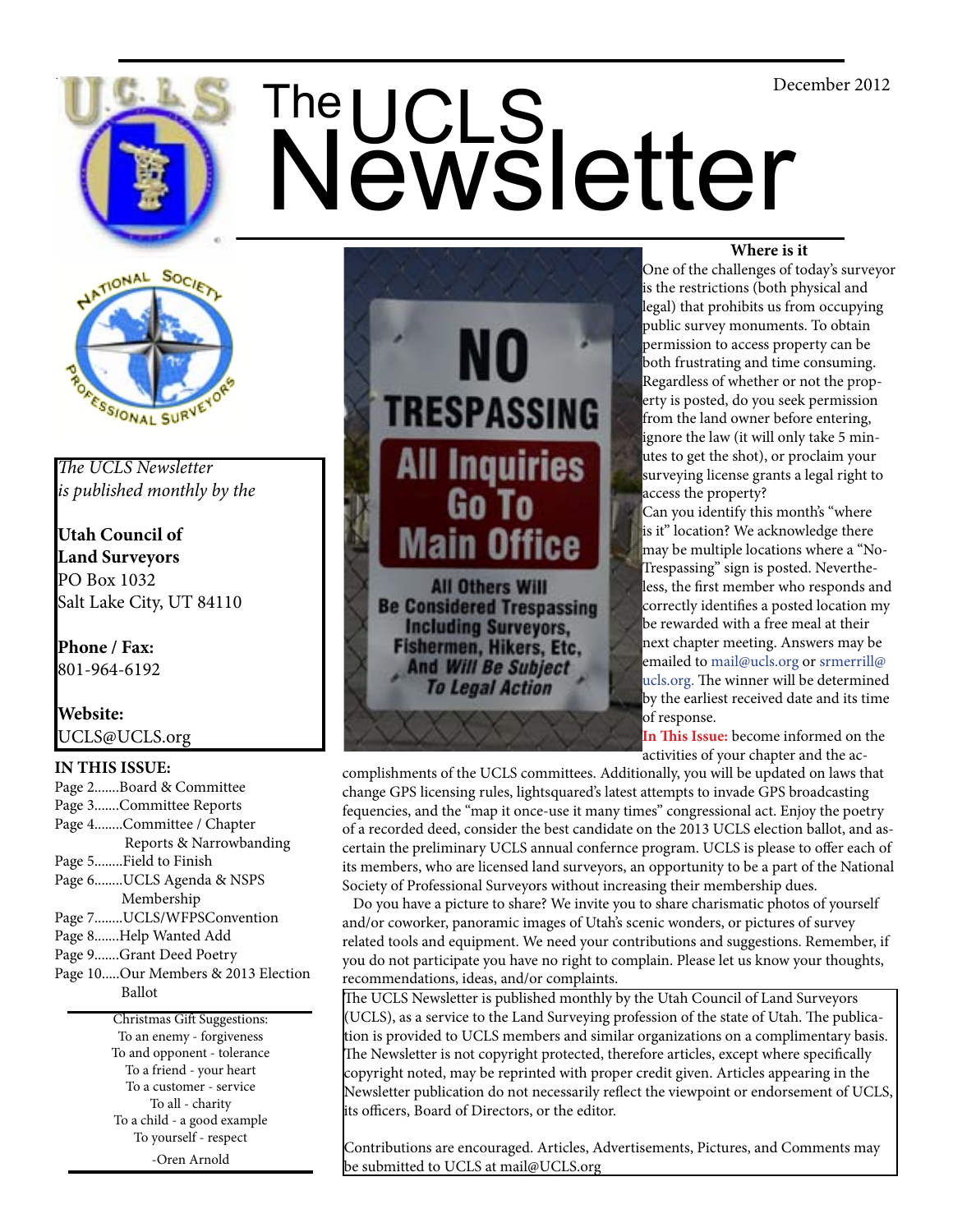# **UCLS Executive Board 2012**

### **State Chair**

Brad Mortensen 3268 S. 930 W. Syracuse, UT 84075 (801) 363-5605 btmort@earthlink.net

# **State Chair Elect**

Ernest D. Rowley 3648 W. 6050 S. Roy, UT 84067 (801) 399-8353 erowley@co.weber.ut.us

### **Past State Chair**

Michael W. Nadeau 5226 W. Ashland Rose Dr. Herriman, UT 84065 (801) 569-1315 mnadeau@merid-eng.com

### **NSPS Governor**

Steven Keisel 604 S. Blossom Circle Fruit Heights, UT 84037 (801) 512-4338 svkeisel@gmail.com

# **West Fed Representative**

Ronald Whitehead 1801 N. Wittwer Lane Santa Clara, UT 84765 (435) 634-5780 ronw@washco.state.ut.us

# **Book Cliffs Chapter President**

Jerry Allred PO Box 605 Duchesne, UT 84021 (435) 738-5352 jdallred@ubtanet.com

### **Book Cliffs Chapter Representative**

David Kay 85 S. 200 E. Vernal, UT 84078 (435) 789-1017 dkay@uintahgroup.com

# **Color Country President**

Scott P. Woolsey 43 S. 100 E. Suite 100 St. George, UT 84770 (435) 628-6500 scottwoolsey@alphaengineering.com **Color Country Chapter Representative** Kenneth Hamblin 59 N. 2120 E. Circle St. George, UT 84790 (435) 673-3075 khamblin@infowest.com

**Utah Council of Land Surveyors Executive Board and Committees**

### **Golden Spike President**

David K. Balling 198 E. Shadowbrook Lane Kaysville, UT 84037 (801) 295-7237 dkballing@msn.com

**Golden Spike Chapter Representative** Dallas Buttars 4646 S. 3500 W. Suite 300 West Haven, UT 84401

(801) 731-4075 isurveying@aol.com

# **Salt Lake Chapter President**

David Mortensen 231 W. 800 S. Ste A Salt Lake City, UT 84101 (801) 363-5605 davidmortensen@clcassoc.com

# **Salt Lake Chapter Representative** Jeff Searle 1975 W. 6440 S. West Jordan, UT 84084 (801) 569-1315 jsearle@merid-eng.com

# **Timpanogos President**

Dennis P. Carlisle 867 S. Anna Ekins Lane Genola, UT 84655 (801) 362-8669 dpcarlisle1957@gmail.com

**Timpanogos Chapter Representative** Dan Knowlden Jr. 563 N. 1420 E. Spanish Fork, UT 84660 (801) 955-5606 surveydanpls@gmail.com

# **Administrative Secretary**

Susan Merrill PO Box 1032 Salt Lake City, UT 84110 (801) 964-6192 srmerrill@ucls.org

**Chapter Vice Presidents: Book Cliffs** John R. Slaugh jrs@timberlinels.com **Color Country** J. Curt Neilson ncurt@cedarcity.org **Golden Spike** Chris B. Balling chris.balling@guestar.com **Salt Lake** Joe D. Richardson rsinc2002@hotmail.com **Timpanogos** Kevin Bishop kevin.oakhills@gmail.com

### **Chapter Secretary/Treasurer**

**Book Cliffs** Arneldon T. Davis ndavis@sbtnet.com **Color Country** Roger M. Bundy nrbsurveying@infowest.com **Golden Spike** Doug L. Graham landsurvdg@aol.com **Salt Lake** Steven J. Dale steve.dale@wvc-ut.gov **Timpanogos** Dan E. Knowlden Sr. dknowlden@civilscience.com

# **Committees & Committee Chairs**

**Legislation** Dale Robinson drobinson@sunrise-eng.com **Education** Dan Perry perrydl@uvu.edu **Publication** Steve Keisel Keith Russell svkeisel@gmail.com keith@ensignutah.com **Standards & Ethics** Matt Clark mountainlands@xmission.com **Membership** David Bronson dabronson@sanjuancounty.org **Public Relations** James Couts james.couts@ecislc.com Testing Darryl Fenn dfenn@merid-eng.com **Workshop & Convention** James Olschewski Scott Bishop jolschewski@utah.gov sbishop@horrocks.com **Historical** K. Greg Hansen gregh@haies.net **Construction Survey** Lance Greer lgreer@wwclyde.net Russell Flint russ@flintutah.com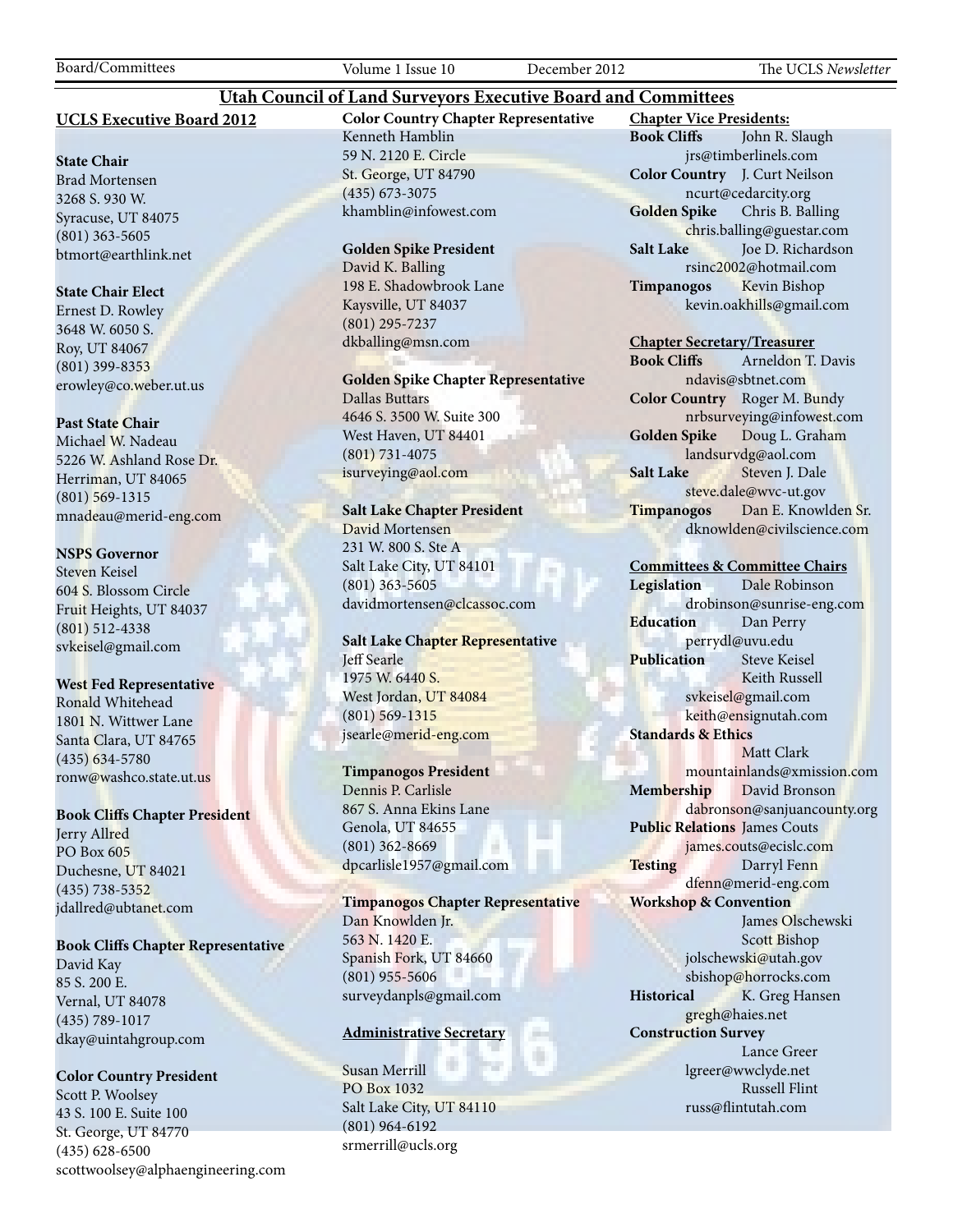# **Membership Committee**

By: David Bronson

 Some concerns have been reported to the UCLS board by its members. They are receiving advertisements from various vendors soliciting enrollment in courses or seminars in surveying related fields. The concerns of the board are "if I am audited will these courses be accepted by DOPL"?

 The answer to that question is not black and white. There is a cost associated with these courses or seminars and there is no guarantee they will be accepted. State code is vague in the exact requirements. It gives only a general outline. This gives all involved some latitude. After talking with DOPL, it is my impression that they are fairly lenient with their interpretation of the state code. They do not want to get into the business of preapproval of these types of courses. They refer back to State Code and expect the vendors and the professional surveyors to make sure what they present or register for meets state code. It is the membership committee opinion that vendors who offer courses in Utah need to tailor their curriculum to reflect requirements set out in State Code. As well the professional surveyor who is putting out money to take courses or seminars needs to do his or her own research, and become familiar with state code, and ensure the course meets the requirement.

 The system is not perfect, but the membership committee feels that it is workable. If you really have a situation that needs clarification you can contact DOPL. We have also included the section of the state code that pertains to continuing education for you to review if you are not already familiar with it.

# **Historical Committee**

By: Greg Hansen

 The UCLS Historical Committee has the assignment to prepare articles on the "History of Surveying in Utah" and "The History of the Utah Council of Land Surveyors". Last month we submitted our fist article, "The History of Surveying in Utah." This publication is about the early explorers and surveyors that had an impact on our state from the mid nineteenth century to the beginning of the twentieth century. It is an interesting read that just touches the surface on the states early history and will soon be placed on the UCLS's website.

 We are asking all UCLS members help and participation in putting together the History of the UCLS by submitting their biographies and photos. More importantly however, we need to track down biographies, obituaries, photos, documents and other information pertaining to our mentors, employers, and past surveyors throughout the state.

 There is a UCLS questionnaire form that can be downloaded off of the UCLS website and was also included in the November Foresight publication. Members can also send any information to anyone of the following:

Greg Hansen (Hansen and Assoc. -Brigham City 435-723-3491 greph@haies.net)

Dan Perry (UVU Associate Professor -Provo 801-863-8525 perrydl@uvu.edu)

Jerry Fletcher (Salt Lake City jf\_caddman@yahoo.com)

 We are also working on the 2013 UCLS Calendar and plan on having our information together by the first of December ready for publication.

# **Membership Committee**

By: David Bronson

 **Participation Points:** This was an idea presented to the board by James Couts. The idea was to give points to UCLS members for being active in Chapter and Convention activities. Then have a drawing at the convention that would reward point holders. This sounded like a good idea. However, problems arose when we got down to the details. After discussing this for several meetings the committee came to the conclusion that there were too many inequities and accounting problems. A motion was made to abandon the points system. We are currently looking at other ideas to increase member participation.

 **Life Insurance:** This idea was presented to the Board by Lisa Isom. The idea was to make available to the UCLS members Term Life insurance at a group rate. Lisa needed membership information required by her firm to come up with a price quote. Susan had on file most of the information Lisa needed except for one item. they required the birth date of each member which UCLS does not have. This is problematic because there may be members who do not want that information given out. It is the committee's recommendation that the board get approval from the membership before going forward with the insurance option. The membership needs to understand they will have to supply their birth date.

 The committee would like to look at other insurance options with the Boards approval.

# **Publication Committee**

By: Steven Keisel

 As per the amended and restated UCLS bylaws, dated 02/19/2012, the principal duties of the Publication Committee shall be to prepare and mail newsletters and other announcements to the membership of the Corporation.

 The monthly digital newsletter is gaining support and feedback has been positive. The "who, where, or what" am I section of the newsletter has been popular. Additionally, advertisements for job openings and the sale of surplus survey equipment has been requested.

 Unfortunately, the general membership of UCLS has been reluctant to contribute or submit content for the newsletter and therefore chapter, committee, and executive officer submissions are appreciated and welcome.

# **Construction Committee**

By: David Mortensen

 We met in November and will be meeting again in December. We are going to be working on a Standard for Construction Staking over the next few months. We are looking for new members throughout the state that would like to join in. We are looking for new membership to our committee. We will be utilizing Go to meeting.com for our meetings so you can join in from anywhere in the State. Our next meeting will be on December 12th starting between 11:30 to Noon. Chapter Presidents will you please tell all surveyors that attend your meetings that if they want to be involved in our committee to please contact Russ Flint at russ@flintutah.com. Thanks for your help.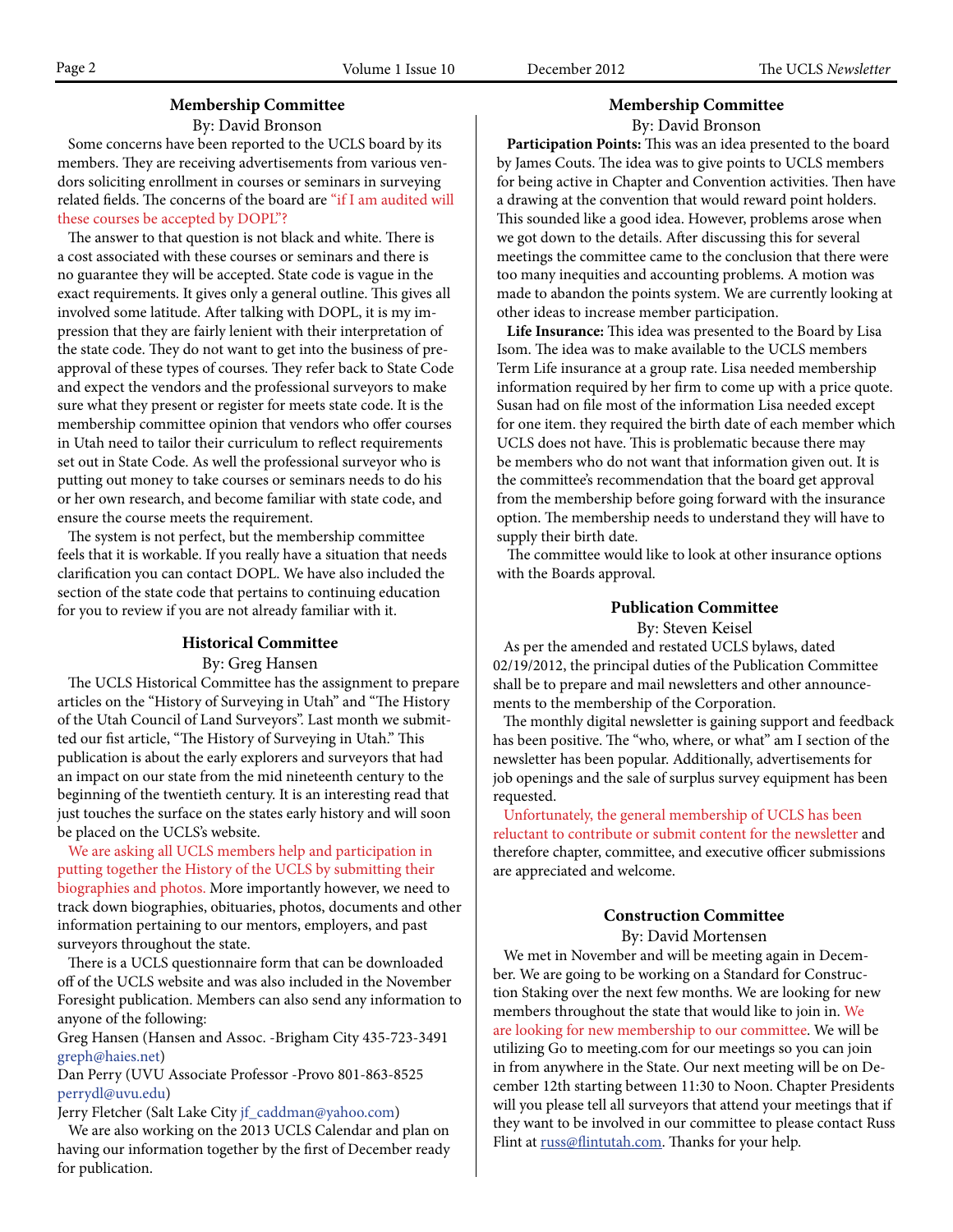# **Legislative Committee**

By: Dale Robinson

 The committee would like to thank all those who participated in our recent poll about trespass legislation and our ability to complete survey services. We had a very good response and your answers gave us a great perspective on the issue. **While some would like to enact legislation that would guarantee a surveyor's right to access monuments on private property, most surveyors do not want requirements for certified notification or explicit permissions that would likely be enacted at the same time.** Our current standard of practice states, "The surveyor must be sensitive to the concern of land owners when accessing survey monuments and shall provide identification upon request." Many surveyors have experienced the benefits of knocking on a door for permission to enter and finding that the owner not only can show them where the monument is located but also has valuable parole evidence about other monuments in the vicinity. **The committee recommends that we do not pursue legislation that guarantees access for surveyors.** We have greater flexibility to complete surveys without explicit requirement for notification and/or permission. Every surveyor will eventually contact a stubborn land owner who will deny their access to a needed monument (many of us already have a story to tell). We also recognize that these owners are the exception and that professional communication is usually the key and just good business.

# **Trespass Survey Results (76 Respondents)**

- I have attached the spreadsheet of the data
- 2/3rds of respondents have been denied access to monuments on private land
- 2 respondents (4%) have been cited for trespass while 20% have been responsible for damages caused
- Only 1/3rd of respondents include an access clause in contracts. We didn't ask how many discussed access as part of the scope of services.
- From the comments:
	- 1. Almost 70% left no comments
	- 2. Almost 20% of respondents suggested that access was needed and important
	- 3. 5% suggested that standards in place are good enough - no change

4. 5% suggested that notice be required

5. 1 comment suggested Colorado Law as an example notice by certified mail.

Sen. Ralph Okurland suffered a heart attack, but he will be sponsoring a survey items "boxcar". This allows us to utilize legislative research to craft possible legislation for this issue if desired.

### **Land Surveyor Licensing rule (amended by DOPL Staff)** Track 1

-Associates of Applied Science degree in Land Survey ing or Geomatics; and

-4 years of supervised experience.

Track 2

-Bachelor's, Master's, or Doctorate degree in field related to land surveying or geomatics that includes course work as currently outlined in rule; and

-4 years of supervised experience.

- Track 3
- Bachelor's degree in land surveying or geomatics; and
- 4 years of supervised experience.
- Track 4
- -Master's or PhD degree in land surveying or geomatics; and
- -3 years of supervised experience;

Track 5

- -PhD degree in land surveying or geomatics; and
- 2 years of supervised experience.

This represents the rules change that staff will accept. Ryan in monitoring committee agendas for other issues that might affect us.

# **Sven and Ole**

Sven and Ole, Two Minnesota engineers were standing at the base of a flagpole, looking up.

A woman walks by asks what they are doing.

"Ve're supposed to find da height of dis flagpole," said Sven, "but ve don't haff a ladder."

The woman took a wrench from her purse, loosened a couple of bolts, and laid the pole down on the ground. Then she took a tape measure from her pocketbook, took a measurement, announced, "Twenty one feet, six inches," and walked away. Ole shook his head and laughed. "Ain't dat just like a voman! Ve ask fer da height and she gives us da length!"

# **Color Country Chapter**

By: Scott Woolsey

 Color Country Chapter Met, with 9 Members Attending, at the Cedar City Sizzler on the 7th of Nov. with Scott Bishop being the main speaker reporting on his appointment as the Land Surveyor replacing Von Hill. And a Discussion on the Proposed Rule Changes to be licensed as a land surveyor. A lively discussion on the proposed rule changes and most felt that the 2 year option was sufficient. Concern was expressed in that UVU had dropped their Tele course that was needed by one of our members and that he would now have to travel to UVU to take the classes. Our next function will be a winter social at Rusty's Ranch House with the wives and significant others invited.

# **Salt Lake Chapter**

By: David Mortensen

 On October 18th we had our most well attended luncheon of the year. The first part of a discussion on methods and technologies for 3d Model Generation was discussed by a panel of presenters. We thank all of you that were a part. They will be coming back for the second part in January. We hope to see you all then. We are looking forward to tomorrow's discussion on the Economic outlook by David Eaton, with Ameriprise Financial.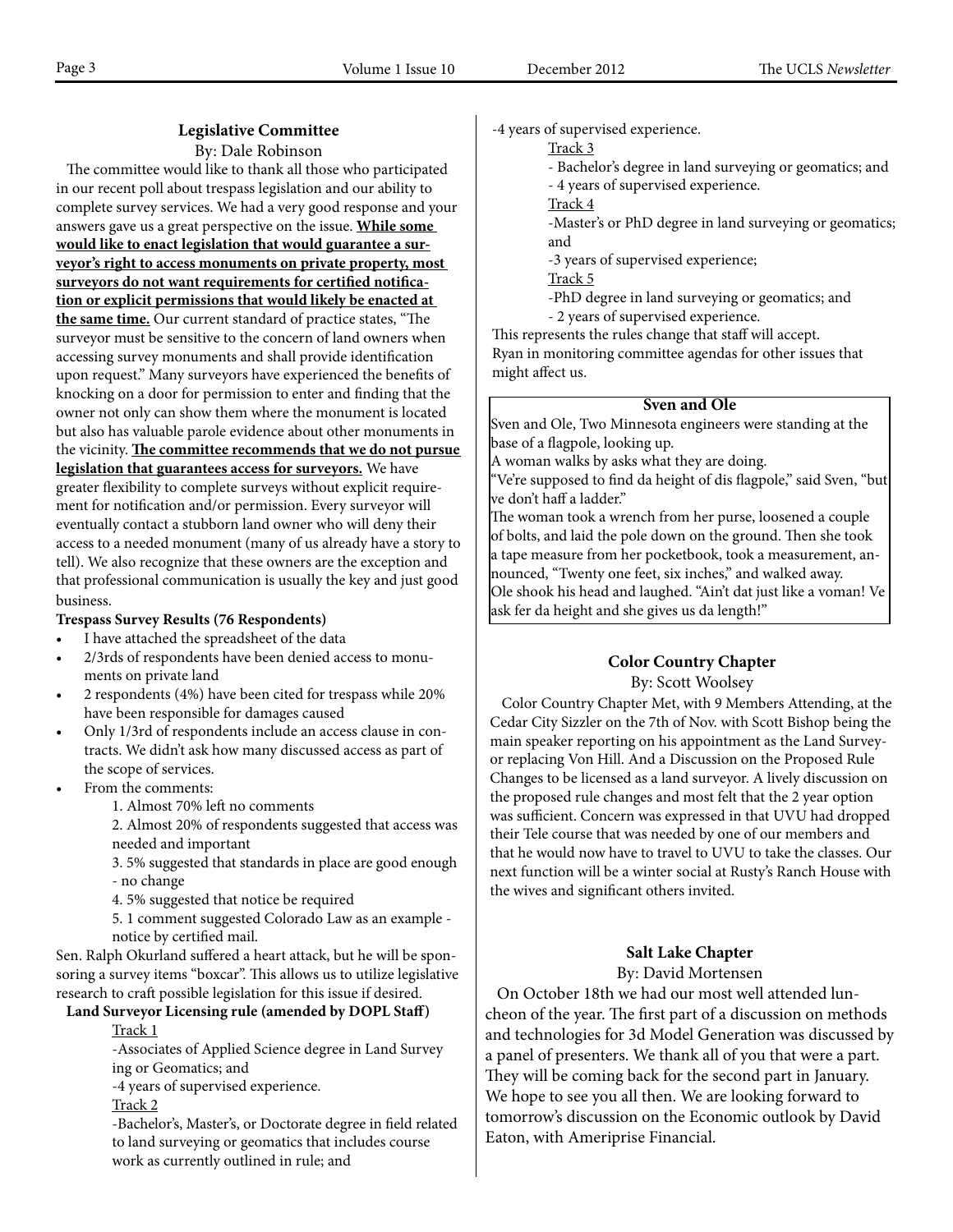# **Book Cliffs Chapter**

Presentation By: Wayne Jeppson By: Jerry Allred

 In a recent Book Cliff 's chapter meeting, Wayne Jeppson, Investigator for the Department of Professional Licensing talking to the group about several issues of interest to the members.

 One of the items discussed at our meeting held in Price, was that of the **requirement to file plats when we perform surveys of easement and right-of-way corridors.** Wayne referred to state statute 58-22-102(11): *"Professional land surveying or the practice of land surveying means a service or work, the adequate performance of which requires the application of special knowledge of the principles of mathematics, the related physical and applied sciences, and the relevant requirements of the law for adequate evidence to the act of measuring and locating lines, angles, elevations, natural and man-made features in the air, on the surface of the earth, within underground workings, and on the beds of bodies of water for the purpose of determining areas and volumes, for the monumenting or locating property boundaries or points controlling boundaries, and for the platting and layout of lands and subdivisions of lands, including the topography, alignment and grades of streets, and for the preparation and perpetuation of maps, record plats, field notes records, and property descriptions that represent these surveys and other duties as sound surveying practices could direct.*

 The preparation of right-of-way plats showing corridor locations, lengths, widths, and relationships to property lines, and section aliquot part lines are covered by this definition. The surveys necessary to create these plats create boundaries, and determine property lines. This data is often used to determine compensation to the landowners conveying rights in the corridor.

 These corridors include all types of pipelines, roads utilities, etc. The plats prepared for these types of surveys are required to be filed with the county surveyor's office.

 The question was also asked as to **what constitutes a responsible charge.** Specifically, in the case of company owners or officers who are not Professional Land Surveyors, but who direct the survey effort of the firm? This situation also applies to governmental agencies which have Professional Land Surveyors on staff but whose work is directed by non-licensed supervisors. The issue becomes even more complicated when the fees, schedules, and resources allocated to the project are negotiated or established by someone other than the surveyor who is ultimately responsible for performing the survey. In some cases, the PLS becomes answerable to those controlling the budgets, (money, time, personnel, resources). This can be a problem for the PLS required to meet and organizational bottom line rather than the requirements for a complete and thorough survey. The challenge will be for the PLS to work out an arrangement with his/her employer which will allow the PLS to meet the statutory requirements.

 We appreciate the time Wayne took to address our group and for the helpful information he presented to us. He has always been helpful in answering questions and has been a great resource for us.

# **Narrowbanding & its Impact on GPS**

 On January 1, 2013, all public safety and business industrial land mobile radio systems operating in the 150-512 MHz radio bands must cease operating using 25 kHz efficiency technology, and begin operating using at least 12.5 kHz efficiency technology. This deadline is the result of an FCC effort that began almost two decades ago to ensure more efficient use of the spectrum and greater spectrum access for public safety and non-public safety users. Migration to 12.5 kHz efficiency technology (once referred to as Refarming, but now referred to as Narrowbanding) will allow the creation of additional channel capacity within the same radio spectrum and support more users.

 After January 1, 2013, licensees not operating at 12.5 KHz efficiency will be in violation of the Commission's rules and could be subject to FCC enforcement action, which may include admonishment, monetary fines, or loss of license.

 To learn more, please read the VHF/UHF Narrowbanding FAQs at http://transition.fcc.gov/pshs/public-safety-spectrum/ narrowbanding-fag.html or contact Roberto Mussenden at 202-418-1428; Email: Roberto.Mussenden@fcc.gov



# **Origin of the "Acre"**

 The work "acre" is derived from the Old English "accer," originally meaning, "open field." Its cognate to Norwegian is "ackre," to Swedish is "aker," to German is "acker," to Latin is "ager," and to Greek is "garos."

 Originally defined as the amount of land tillable by one man behind one ox for one full day. Most field configurations were long and narrow, in order to facilitate the difficulty in turning an ox-drawn plow.

 The UCLS Education Committee needs your scholarship donation. We still are in great need of financial support and HELP with contributions of items for auction. Please look around your office for old equipment, instruments, promotional items (T-shirts, etc.) that we can auction off in the 2013 convention.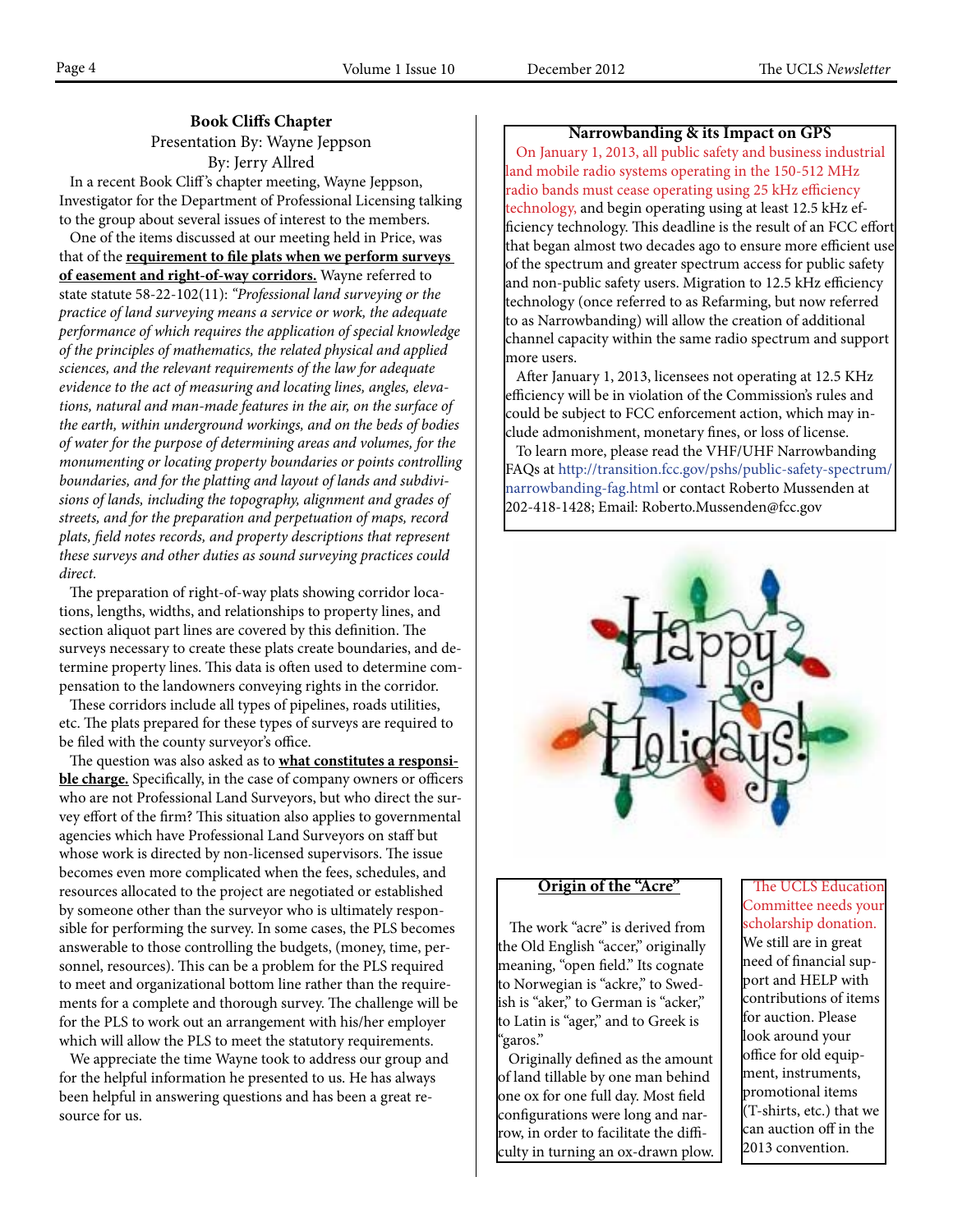

# **NSPS Meets with FCC**

 The National Society of Professional Surveyors met with officials from the FCC to discuss the LightSquared issue and its effect on the GPS user community. Curt Sumner, NSPS executive director, emphasized the costs to surveying and mapping professionals as well as other GPS users, in terms of equipment replacement if they are forced to replace or upgrade their equipment; he discussed the need to resolve the uncertainty of where the LightSquared issue is going and how that uncertainty is affecting the GPS user community, and finally he discussed what steps the FCC should take on the LightSquared issue going forward.

 FCC officials attending the meeting were Roderick Porter, deputy chief, International Bureau; Gardner Foster, assistant bureau chief, and Ronald Repasi, FCC engineer. The officials were receptive and acknowledged many of the points raised by NSPS. Sumner made clear that although the FCC has been in communication with the U.S. GPS Industry Council, that organization does not represent the GPS user community and rarely spoke with NSPS about the LightSquared issue. The FCC acknowledged the need for outreach to the GPS user community.

 NSPS also raised the issue about LightSquared's latest proposal involving a license modification and its plan to relinquish its authority to conduct terrestrial operations at 1545-1555 MHz, the part of its band closest to the GPS band. NSPS emphasized the need to test this proposal plan before issuing any new license modification to LightSquared.

 The meeting between NSPS and the FCC officials was productive, with the FCC learning about the concerns of the GPS user community in general and NSPS members in particular.

 For more information on this meeting and what the NSPS is doing on this and other issues affecting the geospatial community, contact Curt Sumner, NSPS executive director, at Curtis.Sumner@nsps.us.com.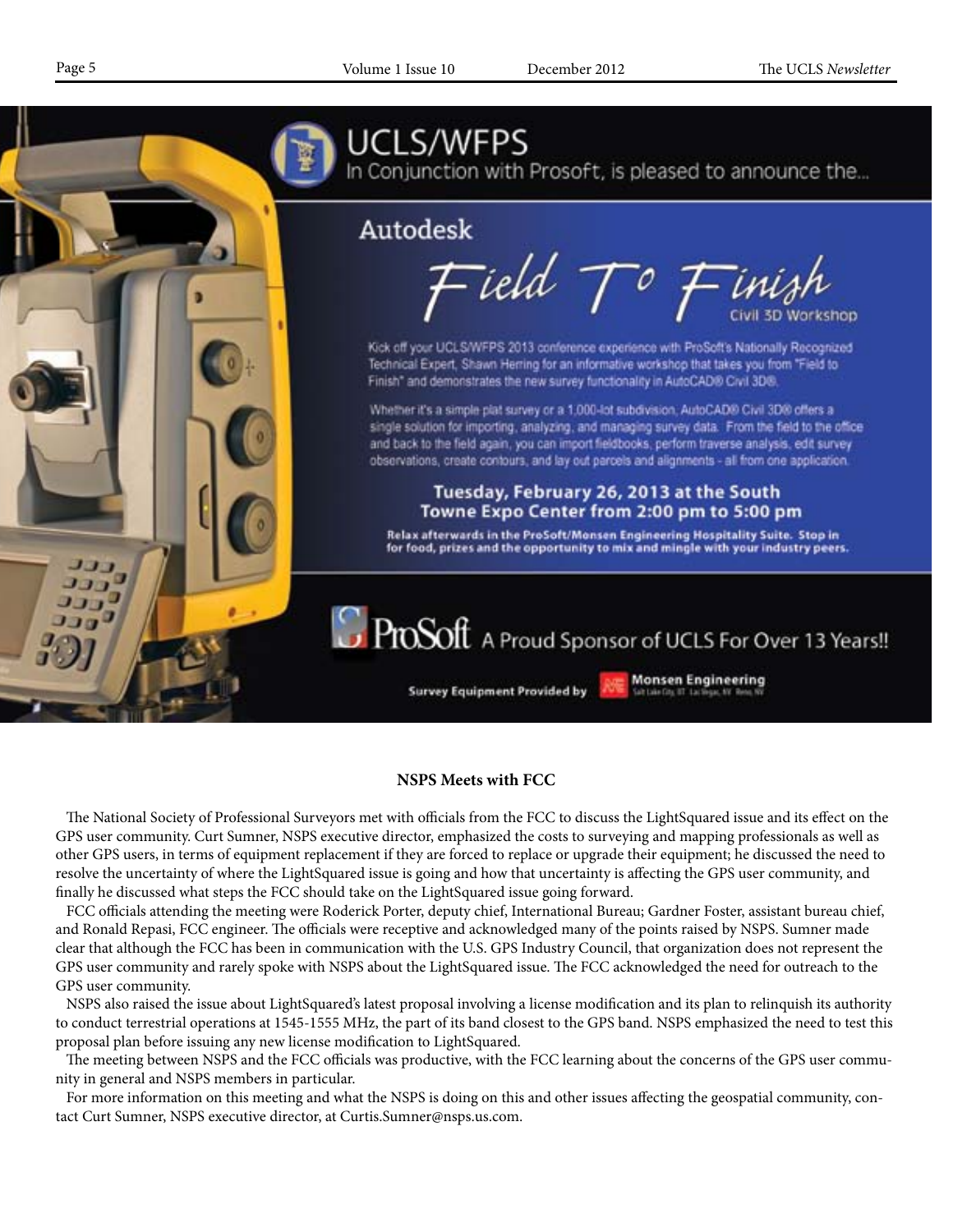|       | <b>UCLS Board Meeting Agenda</b>                       | <b>NSPS 100% Mem</b>                                          |
|-------|--------------------------------------------------------|---------------------------------------------------------------|
|       | November 17, 2012                                      | On November 17, 2012 at a reg                                 |
|       | 9:00 A.M.                                              | Executive Board of the Utah Cou                               |
|       | Washington County Building                             | voted to support the National Soo                             |
|       | 197 East Tabernacle                                    | (NSPS) and participate in the 100                             |
|       | St. George, UT                                         | What does this mean for NSPS?                                 |
|       | (Breakfast Included)                                   | The purpose of the NSPS 100%                                  |
| I)    | Welcome & Call to Order - Brad Mortensen               | gram is to continue to build and                              |
| II)   | Roll Call                                              | by joining our memberships into                               |
| III)  | Additions to Agenda                                    | represents the majority of the sur                            |
| IV)   | Approval of Minutes                                    | What does this mean for UCLS?                                 |
| V)    | Secretary Report -                                     | A unified national organization                               |
|       | a) Budget review                                       | objectives, and communication n                               |
|       | b) Prospectus on use of scholarship funds - Mike       | providing a more powerful voice                               |
|       | Nadeau                                                 | the surveying and mapping profe                               |
|       |                                                        | will also advance the sciences and                            |
| VI)   | Follow Up Items                                        | and private sector cooperation, ca                            |
|       | a) Nomination Committee finalize nominations for this  | program, and advance the protec                               |
|       | year                                                   | to surveying and mapping issues.                              |
| VII)  | New Items                                              | What does this mean for UCLS                                  |
|       | a) Rule changes with respect to unprofessional conduct | Professional Licensed Land Sur                                |
|       | from DOPL and UEC                                      | of UCLS will concurrently enjoy                               |
|       | b) Russ Flint - question on UCLS offering an account   | ship. With an investment of \$0.11                            |
|       | for all members with County Recorders                  | bership benefits may include but                              |
| VIII) | Committee Reports                                      | A strong national legislative                                 |
|       | a) Membership                                          | lightsquared)                                                 |
|       | b) Public Relations                                    | Academic accreditation (AB<br>$\bullet$                       |
|       | i) Wood Hollow Fire Service Project                    | Real estate settlement (RESF<br>$\bullet$                     |
|       | ii) Progress on web site content assignments           | Joint Governmental Affairs 1<br>$\bullet$                     |
|       | c) Legislative                                         | Government Partnership (N<br>$\bullet$                        |
|       | i) Results on right of entry poll                      | FIG, NAFTA)                                                   |
|       | ii) Report on progress with 4 year degree and          | Informative website<br>$\bullet$                              |
|       | experience rule changes                                | PBS Show - Spotlight on Sur<br>٠                              |
|       | d) Education                                           | Weekly Radio Show with Cu<br>$\bullet$                        |
|       | e) Publication                                         | <b>ALTA</b> Standards<br>$\bullet$                            |
|       | f) Workshop & Convention                               | <b>Student Competition Progra</b><br>٠                        |
|       | i) Results of DOPL request for reimbursement           | National Surveyor's Week<br>٠                                 |
|       | funds for Fall Forum                                   | Trig Star Program                                             |
|       | ii) Update on plans for Convention                     | NCEES Exam Prep Review<br>$\bullet$<br>Surveyor's speaker kit |
|       | Standards and Ethics                                   |                                                               |
|       | g)                                                     | Insurance Program Discoun                                     |
|       | i) Results of Corner record guide poll                 | Scholarships<br>٠<br>Certification Programs (CST              |
|       | h) Testing                                             | ٠<br>Model Standards                                          |
|       | i) Historical                                          | ٠<br>Publications (News and Ever                              |
|       | j) Construction Surveying                              | Stolen Instrument Bulletin E                                  |
| IX)   | <b>Chapter Reports</b>                                 | ٠<br>Reduced Cost for Books                                   |
|       | a) Book Cliffs                                         |                                                               |
|       | b) Color Country                                       | When will this happen?<br>Prior to January 1, 2013, the UO    |
|       | c) Golden Spike                                        | Secretary/Treasurer a list of their                           |
|       | d) Salt Lake                                           |                                                               |
|       | e) Timpanogos                                          | Licensed Land Surveyors and wh<br>of Utah                     |
| X)    | <b>NSPS</b> Report                                     |                                                               |
| XI)   | WestFed Report                                         | <b>Anything Else?</b><br>UCLS is participating in the 10      |
|       |                                                        |                                                               |

- XII) UCLS Report
- XIII) Adjourn

UCLS website.

The next board meeting will be in Salt Lake City on January 19, 2013. The specific location has yet to be determined. Note: Minutes to this and other meetings may be found on the

**Nembership Program** 

regularly scheduled meeting, the Council of Land Surveyors (UCLS) Society of Professional Surveyors 100 percent membership program.

# 0% State Affiliate Membership Proand enhance our national influence into a single unified organization that surveying and mapping professions. **What does this mean for UCLS?**

tion will better serve the interests, on needs of UCLS members while pice in promoting and protecting rofessions. This unity of purpose and disciplines, encourage public n, create an active public relations otection of the public welfare relative tues.

# **ELS Members?**

Surveyors who are current members ijoy the benefits of NSPS member- $50.11/$  day - \$40.00/ year, NSPS membut not be limited to:

- tive and regulatory voice (think
- (ABET)
- • Real estate settlement (RESPA)
- irs Program
- • Government Partnership (NGS, USGS, NOAA, BLM, FEMA,
- Surveying
- Curt Sumner
- ograms
- • NCEES Exam Prep Review
- ounts
- CST, CFED's, Hydrographic, ALTA)
- Events, SaLis)
- tin Board

e UCLS will provide the NSPS heir members who are Professional whose legal residence is in the State

UCLS: 100% NSPS membership program on a trial basis. Therefore, the UCLS Executive Board voted to cover the cost of NSPS membership dues, without increasing UCLS dues, during the initial one-year trail period. After which the program will be reevaluated to ascertain the benefits of NSPS membership.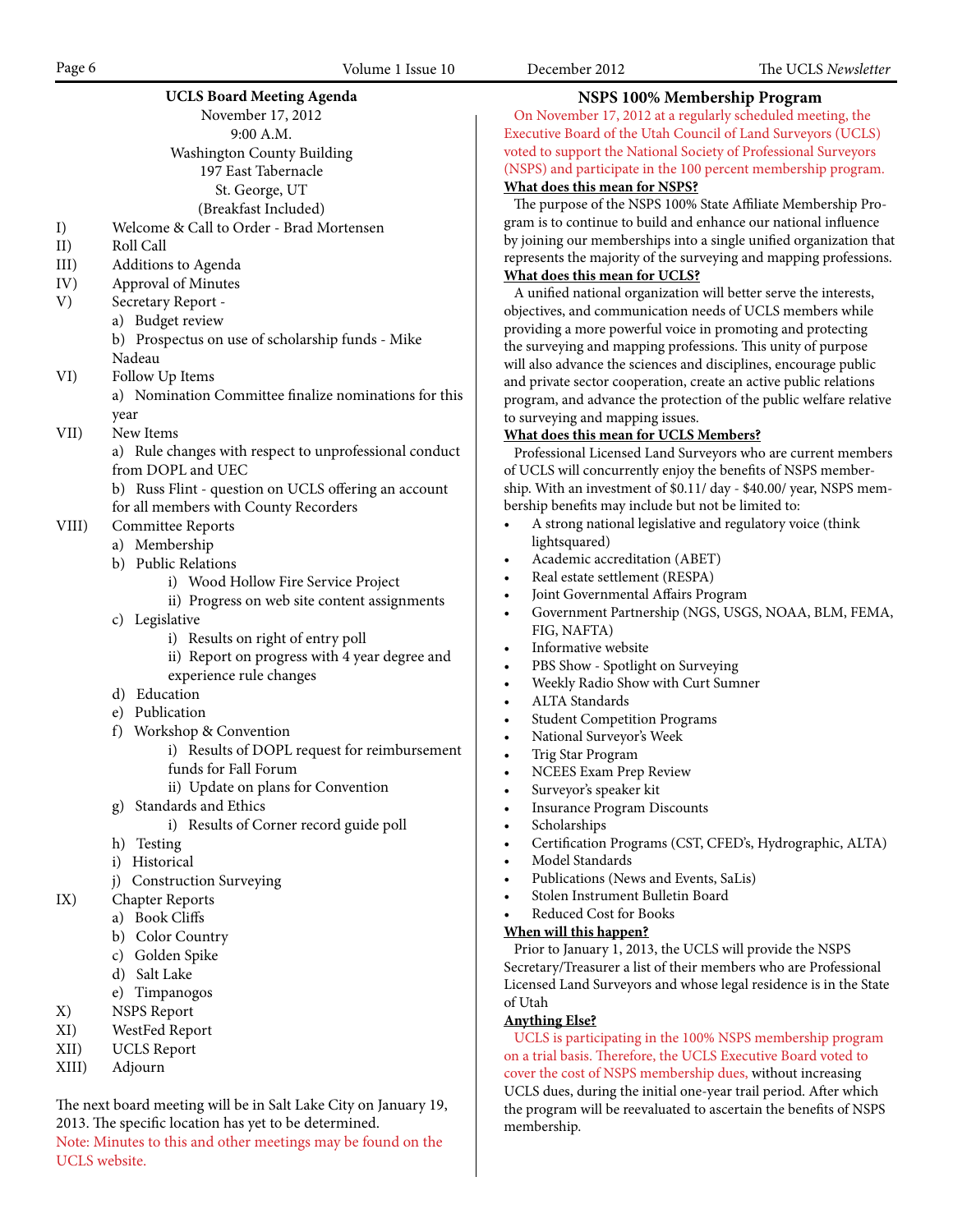# **UCLS / WFPS 2013 CONVENTION UPDATE**



**"ARE WE TRAINING OUR SURVEYORS RIGHT OR RITE"**



As mentioned previously, the UCLS/WFPS 2013 Convention is set for February 26 – 28, 2013 at the South Towne Expo Center, 9575 South State Street, Sandy, Utah kicking off promptly at noon with open registration and our first session at 1:00 pm. The UCLS online registration will be opening up in January 2013 so start planning.



The convention hotel will be the *Country Inn&Suites, SLC South Towne* located at 10499 South Jordan Gateway, South Jordan, UT 84095, Phone 801-553-1151, Fax 801-553-1161. You may start making your reservations now, ask for the UCLS Convention Rate of \$90.00.

I love this Country."

Currently one of our featured presentations Tuesday afternoon will be AutoDesk's Field-To-Finish presented by ProSoft with a concurrent session on Mineral Rights by Linda Smith, PLS. Tuesday evening we will be favored with a  $\Box$   $\Box$   $\Box$   $\Box$   $\Box$  Hospitality Suite sponsored by ProSoft & AutoDesk to help mix and mingle with **the conduction of the old friends and new (look for ProSoft's** 

announcement). This will also be a wonderful time to meet all the NSPS Student Competitors that will be taking part of the competition on Wednesday and get to know the WFPS Association as well.

Wednesday will be a busy day filled with our keynote speaker Charlie Tucker with his presentation on Rail Road Surveying while at the same time the NSPS Student Competition will be underway. Wednesday night will be our awards banquet where we will also be presenting the winners of the Student Competition and they will get to showcase their winning project.



We are pleased to have Assistant Attorney General Charles Stormont, The Office of the Property Rights



Ombudsman – Brent Bateman, Aaron R. Smith PLS, Bill Stone PLS, Jeff Hurst, Earl Morriss Esq. PLS, Arthur LeBaron PLS, Trent Williams PLS, Jake Griffiths, and UVU to name a few that will be presenting our various session on Thursday talking about property rights, water rights, surveying right (rite) in Utah and how to market yourself and/or your survey company. We are very excited to have a session on TrigStar, Surveying/Machine

Grading, as well as several other wonderful breakout sessions.

The UCLS Annual Board Meeting will be held Thursday night following all the convention fun and the



WFPS Annual Board Meeting will be held Friday for all those wanting to participate and join in. We are looking for donations as well as help with the scholarship auction from each of you and our various committees so please contact Scott Bishop or James Olschewski for your donations or to provide input.

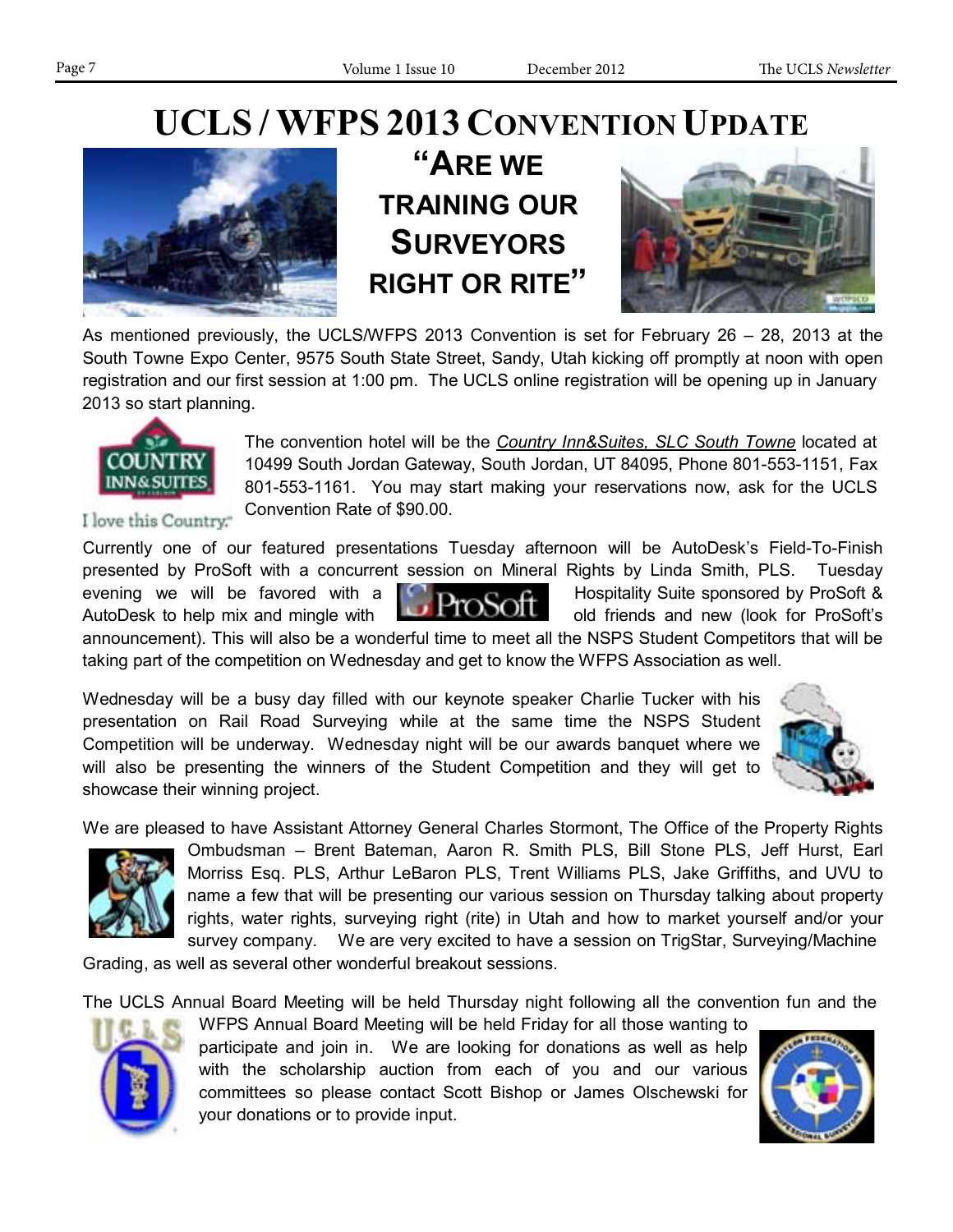

**me-rid-i-an (mә-rid'ē-әn)n** 1. the starting point, the basis of design. 2. a high point.

**Meridian Engineering, Inc.** is a full service engineering, surveying and right of way firm headquartered in Salt Lake City (West Jordan), Utah. Meridian offers professional consulting services throughout the intermountain region. We are proud of our past and excited about our future. We are currently offering employment opportunities for office and field surveyors for our office in Salt Lake City.

# **Surveyors/Survey Design:**

We are searching for qualified office and field surveyors with recent field experience. **Successful** 

candidates will have a minimum of 5 years experience. Preference will be given to individuals who are capable of conducting online and courthouse research and have platting and drafting experience. Must be able to read and interpret engineering drawings, legal descriptions, subdivisions, right of way drawings, and demonstrate survey specific math skills. Must understand and be able to process survey field data and have working knowledge of AutoCAD and/or Microstation. Knowledge of the UDOT right of way process and CAD standards will be helpful.

**Meridian** runs AutoCAD Land Development Desktop, AutoCAD Civil 3D 2013, and Microstation V8i as our primary design and drafting programs. Our survey equipment is state-of-the-art utilizing conventional and Trimble robotic total stations, and GPS surveying systems. Meridian's preferred processors are Word and Excel.

**Meridian Offers Competitive Compensation Packages**

*Health Benefits • Liberal Paid Time Off Simple IRA with Matching Funds Paid Training • Education Reimbursement Flexible Work Schedules: 5-8's, 4-10's, 4-9's +4 Ownership Opportunities*

**Meridian** employs a diversified team of professionals with extensive technical experience and expertise in transportation, municipal engineering, utility design, land planning, site development, surveying and mapping, right of way design, and construction management. We encourage our staff to be the best they can be through creativity and technology.

We are a diverse and dynamic firm that prides ourselves in state of the art computer systems, pleasant work environment, excellent benefits package and professional development of staff.

If you are interested in excelling and helping us grow and want to learn more about Meridian, please email the survey manager at mnadeau@merid-eng.com or call 801.569.1315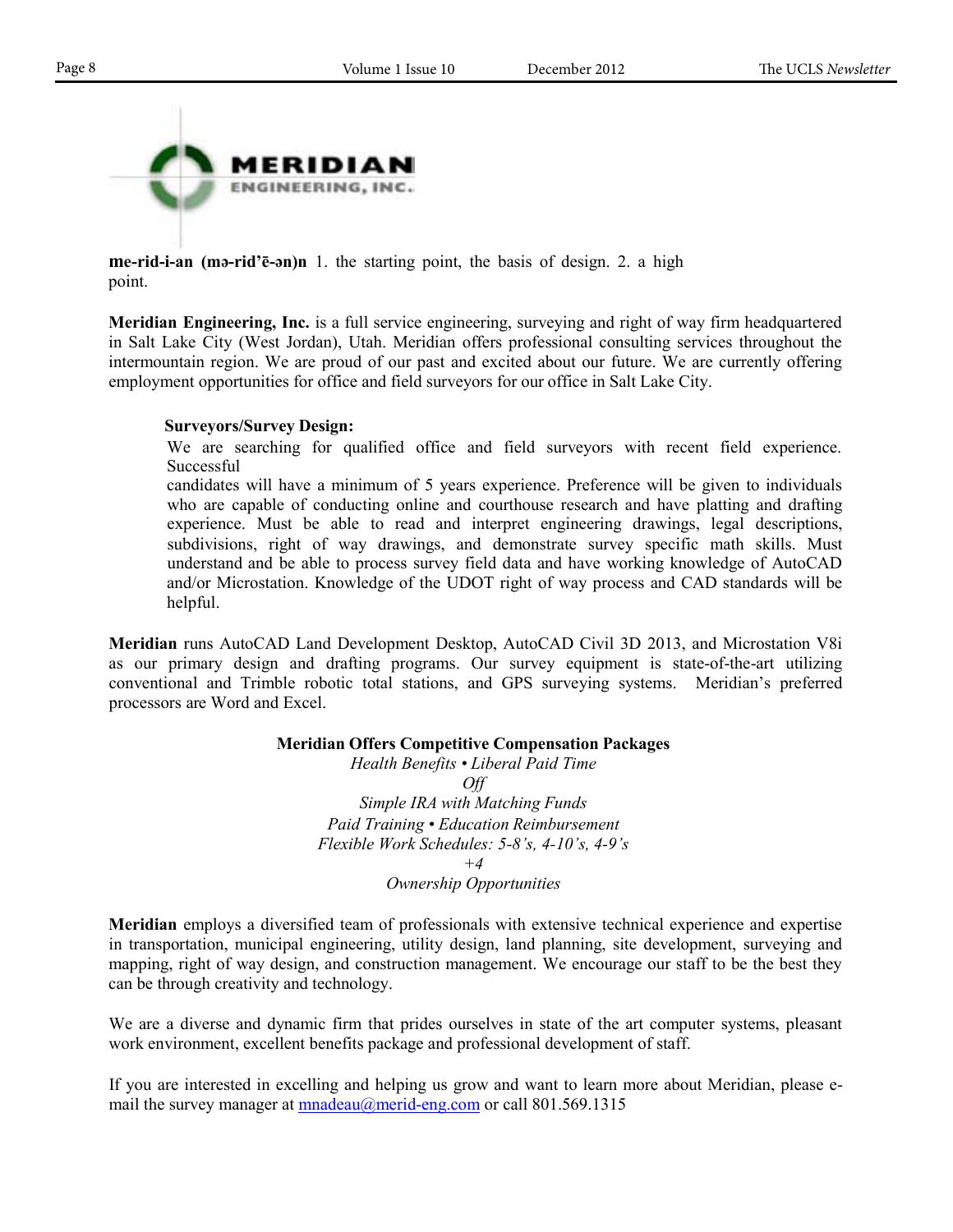# *Grant Deed Poetry*

*That we, Houghton Brownlee and Walter S. Benson, of said County and State, Having heard the intention of our dear city fathers certain pavements to lay, With gutters and curb, 'long Leander Highway; Being publicly minded and not wishing to stand, In the way of city progress or its free spending hand, In consideration of that and the love and affection, We bear for our town and its tender protection, Have given and granted, sold and conveyed, And do grant and convey before cement is laid, Lot Number One in Block Number One, As shown by map of Alta Vista Addition, To the city of Austin, said County and State, Relinquishing all title before it's too late, And we forever quitclaim so that neither of us, Our heirs or assigns, can raise any fuss as to who owns the same, We'd like to keep this little piece of ground For our children, so far or that may come around, But with winter coming on and cotton five cents, We feel we can't stand the paving expense. So we abandon to you, Dear fathers, in power, Said lot with its grass, vine, weed and flower. We have no idea what you can do with this land, Maybe a playground or park, or a hamburger stand, Or perhaps build a roost where buzzards can molt, Or remove there the body of Alice Ben Bolt, But we do hereby vacate renounce and quitclaim All title and interest and right in the same. Witness our hands at Austin, Texas, this the 15th day of September, 1931*

# *Houghton Brownlee Walter S. Benson*

Deed from the Official Records of Travis County, Texas Recorded on January 9, 1933 in Volume 485 at Page 628



# **November - Who is it?**

 One should never judge a book by its cover - or is it - one should never judge the cover by its book?

 Nevertheless West Valley City's Development and Right of Way Section Manager, Steve "Ferrigno" Dale was correctly identified by the following UCLS members:

- Corbin Van Nest 11/05/2012 9:32 AM
- Darlene Jeffreys 11/05/2012 9:46 AM
- Randy Smith 11/05/2012 11:08 AM